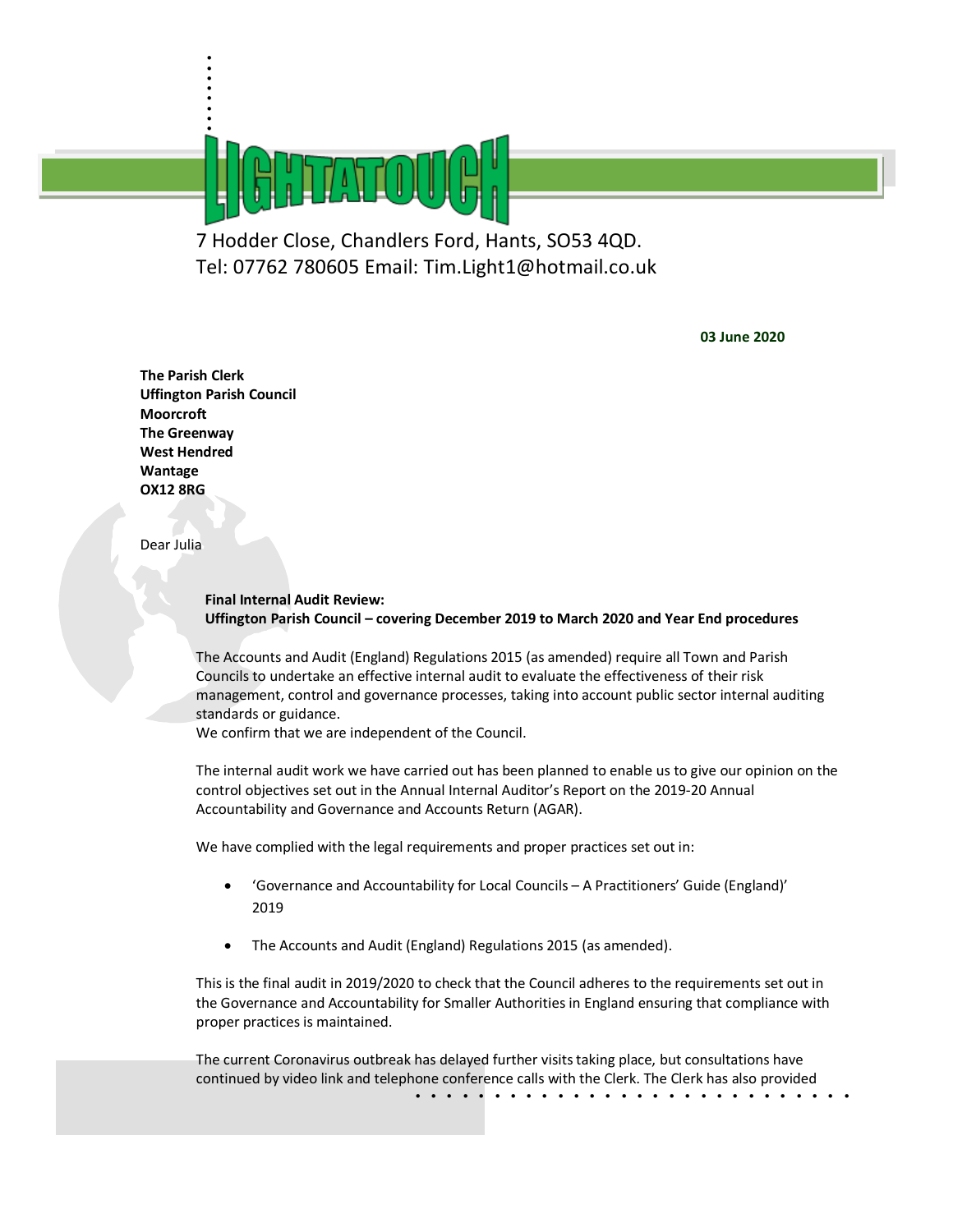# *June 6, 2020 Page 2*

back-up information from RBS Alpha software for the period December 2019 to March 2020 and end of year details to support the current governance and financial management position of the Council.

Further confirmation has been obtained of good practice and compliance with the Transparency Code Regulations 2015 from the Council's website.

As we have carried out interim internal audit visits through 2019/2020, we are also using the information already recorded from these visits to complete the internal control objectives on the (AGAR) Internal Audit Report.

Where this is necessary, we will complete the AGAR Internal Audit Report on evidence already seen from the previous visit. This is acceptable practice for the External Auditor

As part of this final Internal Audit Review we checked:

# **Bank Reconciliations for all bank accounts**

• all Bank Reconciliations at 31 March 2020 was re-performed and no errors were noted.

#### **Income and Expenditure**

• all income and expenditure items as at 31 March 2020 were confirmed and details are accurate to the records held by Council.

## **Parish Council Minutes**

•Minutes of the Council were checked on the website for approvals and decisions made and approval of payments was checked for period December 2019 to March 2020.

#### **Risk Assessment 2019/2020**

• the risks of the Parish Council were reviewed in March 2020 to ensure that the requirements of the Governance and Accountability for Smaller Authorities in England (March 2020) is met.

## **Asset Register**

•The Asset Register at 31 March 2020 was reviewed and additions and disposals for 2019/20 were agreed.

## **End of Year Procedures**

• A full check was carried out on the End of Year documentation provided by the Clerk to confirm the accuracy of the details to be submitted to the External Auditor. This also included the validation of any variances of totals over 15% between 2018/19 and 2019/20 shown on Section 2 of the AGAR as required by the External Auditor.

• The Annual Internal Audit Report to be submitted to the External Auditor was completed and signed by Tim Light.

All the internal control statements shown in the internal audit report of the AGAR have been completed to show our opinion that there is an appropriate control framework in place for the Parish Council except for Objective L.

The External Auditor has for the first time required the Internal Auditor to check that the authority has demonstrated that during summer 2019 it correctly provided for the exercise of public rights as required by the Accounts and Audit Regulations.